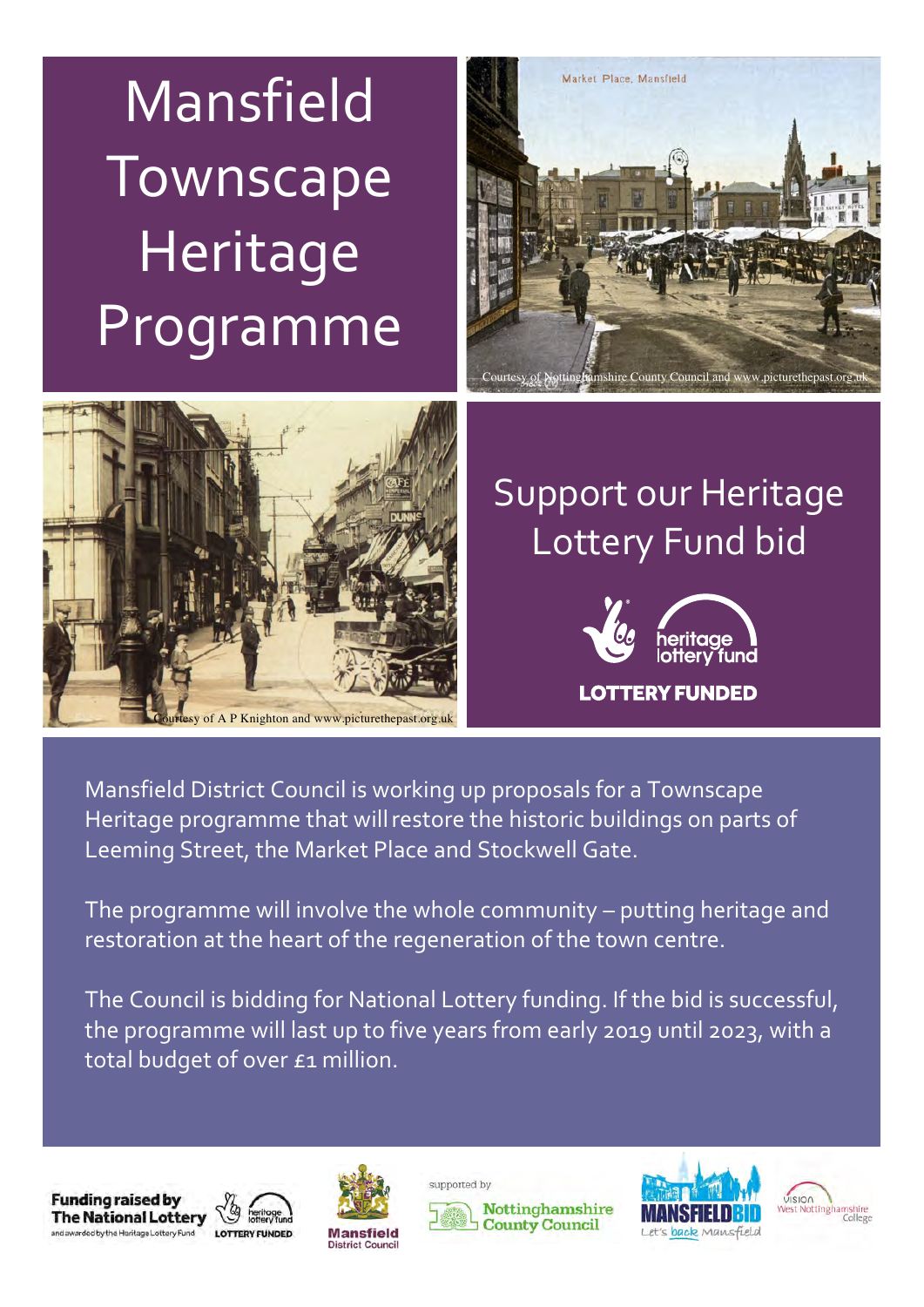### Benefits for building owners





- Repairs to the fabric of a building, such as re-pointing masonry or joinery repairs
- Replacement of lost architectural features, such as traditional windows or shop fronts based on historical precedent
- Traditionally sign-written shop fascias and hanging signs

If the Council is successful in securing funding, a grant scheme for building conservation works will be available for around 75% of the cost.

To find out which properties might be eligible for funding, see the area map at www.mansfield.gov.uk/TownscapeHeritage

Grants for buildings in the Townscape Heritage area will be awarded based on a number of criteria, including condition of the property, prominence and visibility of the improvements, quality of the proposals and value for money.

To register your interest, visit the website or contact Matt Wright, Regeneration Project Officer 01623 463176 Email: wrightm@mansfield.gov.uk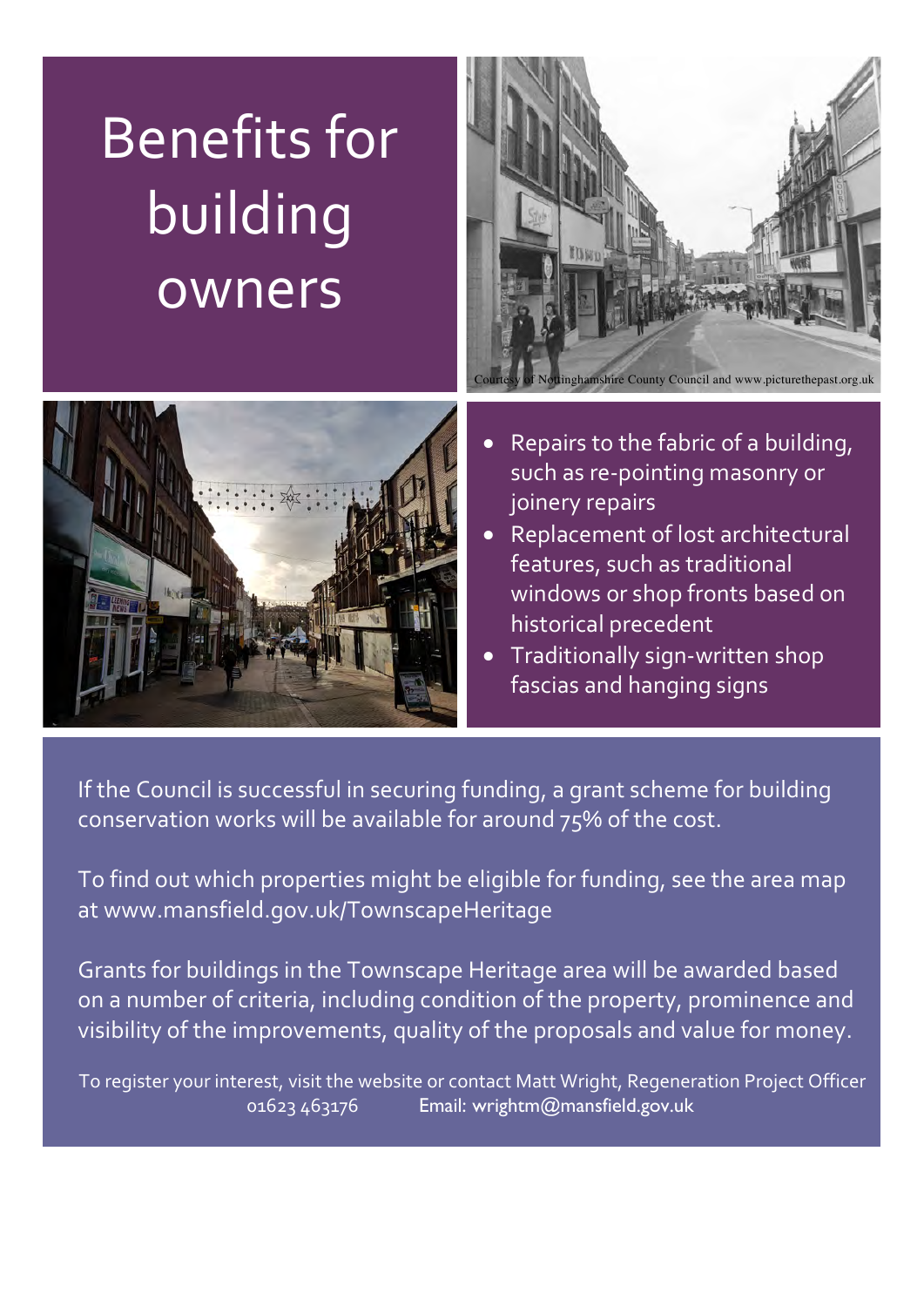# Benefits for the wider community





### Help shape the ideas for activities

#### Everyone can join in!

The programme will provide opportunities for people of all ages and abilities to get involved in hands-on activities, events and training, and to gain a greater understanding of the historic environment in the town.

- Heritage walks including self-guided tours using our Townscape app
- 'Research your local history' training
- Storytelling and poetry writing days
- Traditional conservation skills training for contractors and building professionals, and building maintenance days for property owners
- Photography and art competitions

Complete our consultation questionnaire at **www.mansfield.gov.uk/TownscapeHeritage** or speak to staff at one of our consultation events.